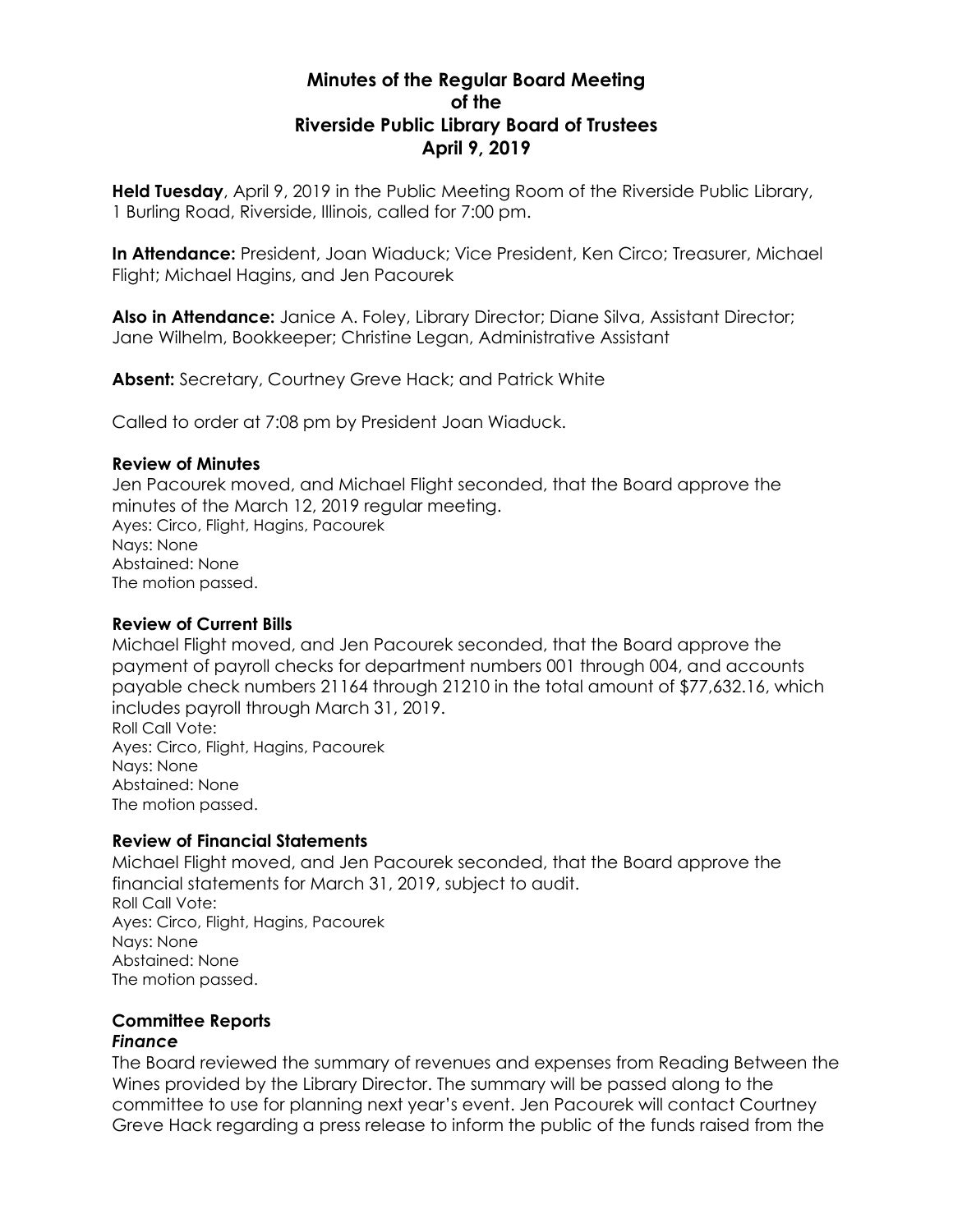event, to announce plans for the first phase of the Lower Level Renovation Project, and to promote Reading Between the Wines 2020.

## *Building & Grounds*

The Library Director stated that the roof repair on the southwest corner of the Library has been completed.

The Library Director stated that Lofton Landscaping has begun spring cleaning the Library grounds. The RPZ valve for the sprinkler system will be repaired at the end of April.

## *Policy & Bylaws—Fund Balance Policy*

Michael Flight moved, and Jen Pacourek seconded a motion, to approve the revised Fund Balance Policy. Roll Call Vote: Ayes: Circo, Flight, Hagins, Pacourek Nays: None Abstained: None The motion passed.

## *Technology*

Michael Hagins stated that the new server is currently being installed and will be in use shortly.

## *Special Projects—Lower Level Renovation*

The Library Director stated that another meeting with Studio GC will take place this week to further discuss plans for phase one of the Lower Level Renovation. A tree wall decoration is being considered for the back wall of the Library's lower level. An image of the tree and a cost estimate will be provided to the Board. The Board discussed the time frame for phase one of the construction, which is expected to be completed by the holidays.

#### **Staff Reports**

The Board reviewed the staff reports.

Jen Pacourek gave kudos to Patron Services for providing screen reading software on a checked-out laptop as a special accommodation for a patron with a learning disability. Jen Pacourek inquired how the Library could publicize this as an example of ways the Library can assist patrons with specific needs.

Jen Pacourek also gave to kudos to Information Services for the well-attended *Introduction to Microsoft Word* program.

Ken Circo suggested using signed books from author presentations as raffle prizes for Library fundraising events. The Library Director will propose the idea to Friends of the Library for BINGO events.